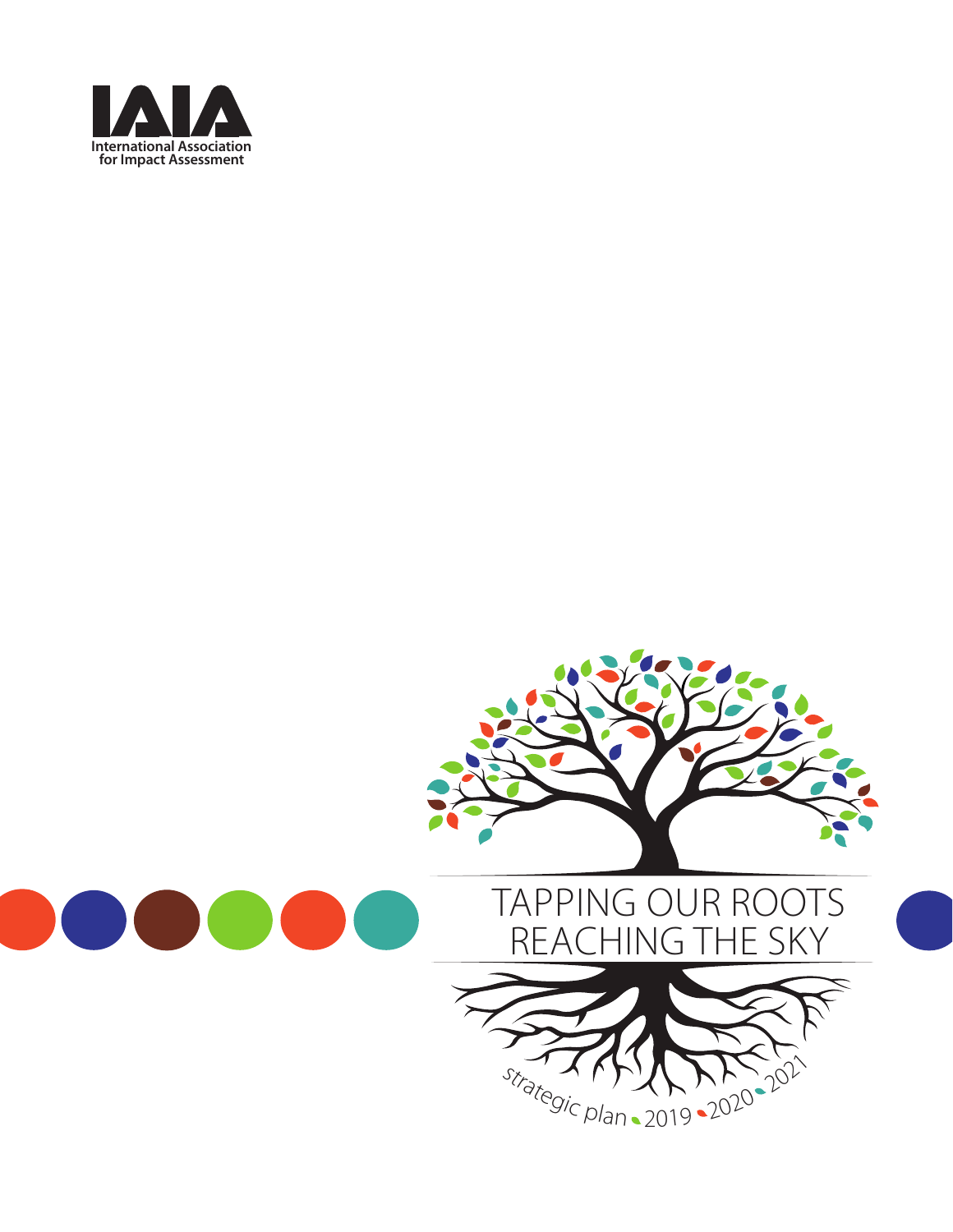

# Letter from the Executive Director

Dear Friends

This IAIA strategic plan, covering the period of 2019-2021, coincides with the 50th anniversary of impact assessment (IA) as a legally recognized planning tool, and the 40th anniversary of IAIA as an organization.

As we move further into the 21st century, major impacts from development are cumulatively altering climate, the biosphere, human health and welfare, and social structures. Global deforestation and desertification, the loss of biodiversity, the deterioration of freshwater and marine systems, the degradation of agricultural systems, and planetary toxification are all accelerating. These are changes that especially imperil Indigenous and impoverished populations, and have impacts on gender rights and cultural heritage that were not recognized a half century ago.

IA methodologies and legal processes can help address these challenges, as well as help mitigate against unplanned and potentially adverse effects from new technological developments, e.g., in biotechnology, nanotechnology and artificial intelligence.

IAIA needs to pick up the mantle and serve as a strong advocate for IA, not only within the profession but also within the wider international arena and on the public stage. It is my hope that this strategic plan will help bolster IAIA's abilities to do its important work and better position it as a leader in the global community, both in the public and private sectors.

Sincerely,

David Bancroft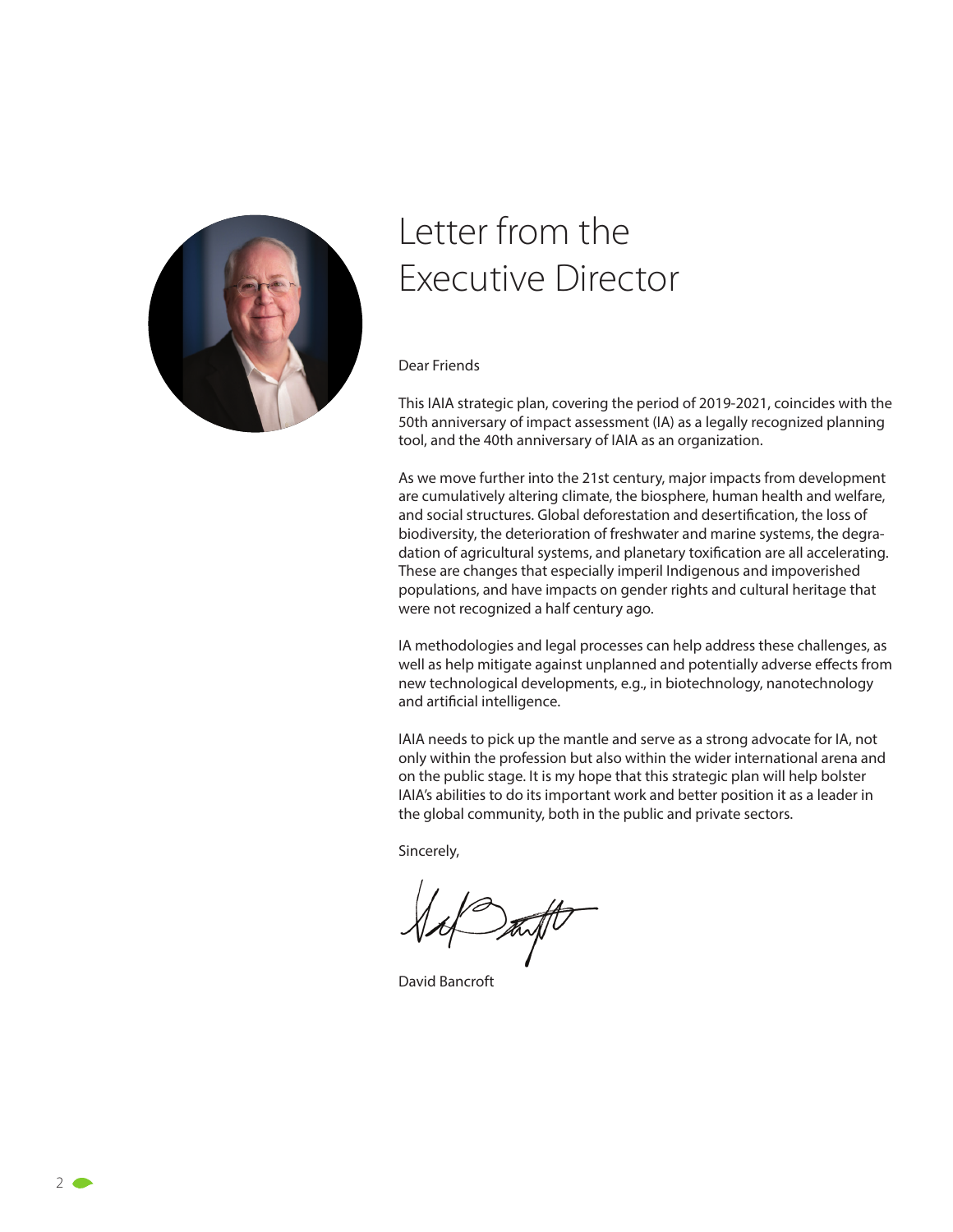# Introduction

The International Association for Impact Assessment (IAIA) is quickly approaching its 40th anniversary as an organization. It has had as many Boards of Directors and Presidents as it has had anniversaries, as well as five Executive Directors. In addition, while some of the people, programs, and projects of IAIA may have changed over the years, the one remaining constant is IAIA's purpose. As stated in its Articles of Incorporation and reaffirmed in its 2008 bylaws, IAIA's purpose is "the betterment of society through the encouragement of improved policymaking processes concerning the analysis of the future consequences of present decisions."

In 2018, the IAIA Board of Directors made the decision to hire an Executive Director in Washington, DC, while maintaining and promoting its staff at Headquarters. Through times of change, it is often good practice for an organization to look to the past to ensure it is keeping with its history and heritage. The IAIA Board of Directors has done just that in taking a fresh examination of the organization's Vision and Mission Statements in the context of its founding documents. "Tapping Our Roots. Reaching the Sky" presents refreshed vision and mission statements that should serve IAIA well as it moves boldly into the 2020s.



3  $\bullet$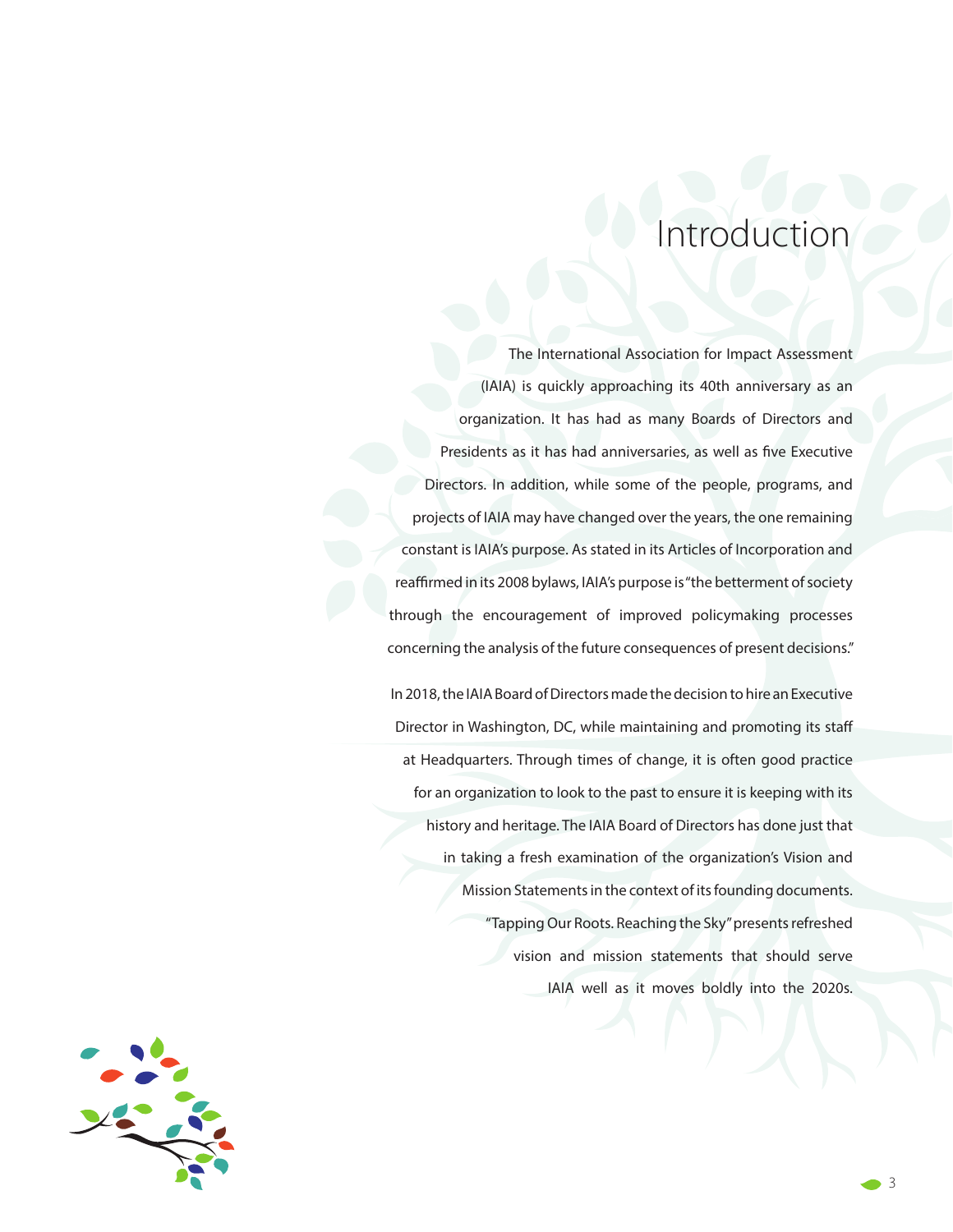# Purpose of the plan

IAIA was organized in 1980 to bring together researchers, practitioners, and users of various types of impact assessment from around the world. IAIA involves people from multiple disciplines and professions. Our members include corporate planners and managers, public interest advocates, government planners and administrators, private consultants and policy analysts, and university and college instructors and their students. IAIA has members from more than 120 nations and holds annual conferences and events around the world to promote best practices in impact assessment.

IAIA's Strategic Plan 2019-2021 was approved by the Board of Directors to guide the Association's work over the next three years.

The Strategic Plan 2019-2021 will help IAIA:

**Increase the value of membership, thereby growing the membership in numbers and geographic composition.**

**Improve its profile to be seen as the leading global network of impact assessment professionals.**

**Achieve greater impact and influence in the field of impact assessment.**

**Maintain the financial sustainability of the association.** 

**Create a better world by being a proponent for the use of impact assessment by public and private decision makers.**

Experience at IAIA has demonstrated that projects and activities with a champion are the most successful. Therefore, to the extent possible, each activity identified in this document will eventually have a champion identified who will lead the project or be significantly involved. This may be the IAIA Executive Director, a member of the IAIA staff, a member of the IAIA Board of Directors, or an IAIA Task Force. These champions will be accountable through the IAIA Executive Director to the IAIA Board of Directors for this activity.

IAIA welcomes the involvement of its members in assisting with projects that help the association achieve its objectives. Please contact IAIA staff should you wish to become involved in any of the priority activities identified in this Strategic Plan.

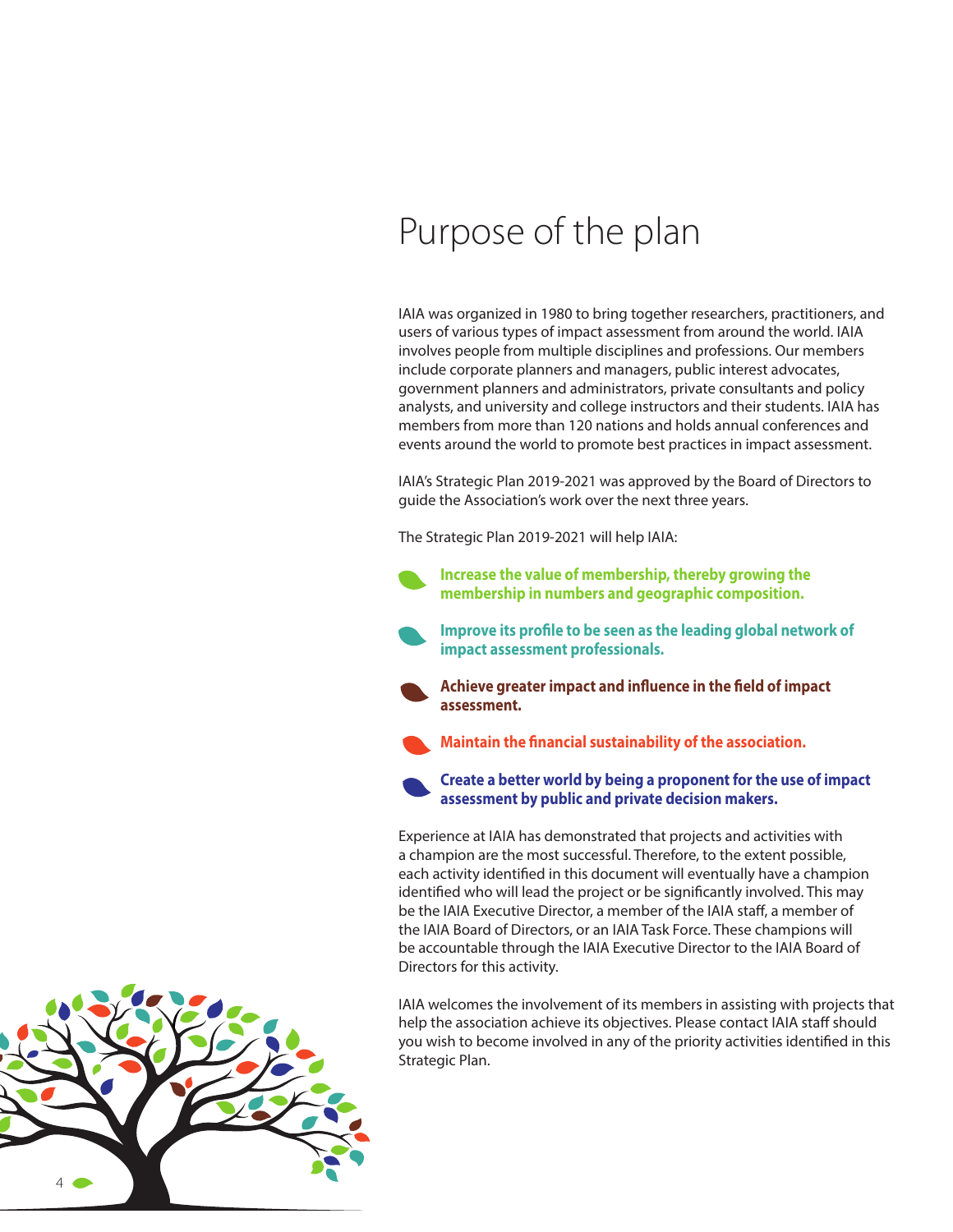The Strategic Plan is anchored in IAIA's vision, mission, and values. It is important to recognize these up front to see the links to the five strategic areas and goals.

# IAIA's character: Our mission, vision, values

## IAIA'S VISION

#### **A just and sustainable world for people and the environment.**

*Simply put, an organization's vision clearly states what it aspires for the world.* 

## IAIA'S MISSION

**IAIA provides the international forum to advance best practice and innovation in impact assessment and advocates for its expanded use for the betterment of society and the environment.**

*The mission statement describes, in general terms, what an organization does to help achieve its vision.* 

## IAIA'S VALUES

**IAIA promotes the application of integrated and participatory approaches to impact assessment, conducted to the highest professional standards.**

**IAIA believes the assessment of environmental, social, economic, cultural, and health implications of proposals to be a critical contribution to sound decision-making processes and to equitable and sustainable development.**

**IAIA is committed to the promotion of sustainability, freedom of access to information, and rights of citizens to have a voice in decisions that aff ect them. When we assess the impact of policies, plans, programs, or projects, we promote the free flow of complete, unbiased and accurate**  information to decision makers and affected parties. We believe that **impact assessments should be inclusive and comprehensive, addressing the broad range of environmental, social, and health impacts. Respect for human rights and human dignity should underpin all assessments. We acknowledge that we have a duty of care to both present and future generations.**

#### FOR MORE DETAILS

In addition to our values, IAIA promotes a number of specific ethical and professional responsibilities. See www.iaia.org/about.php for more information.

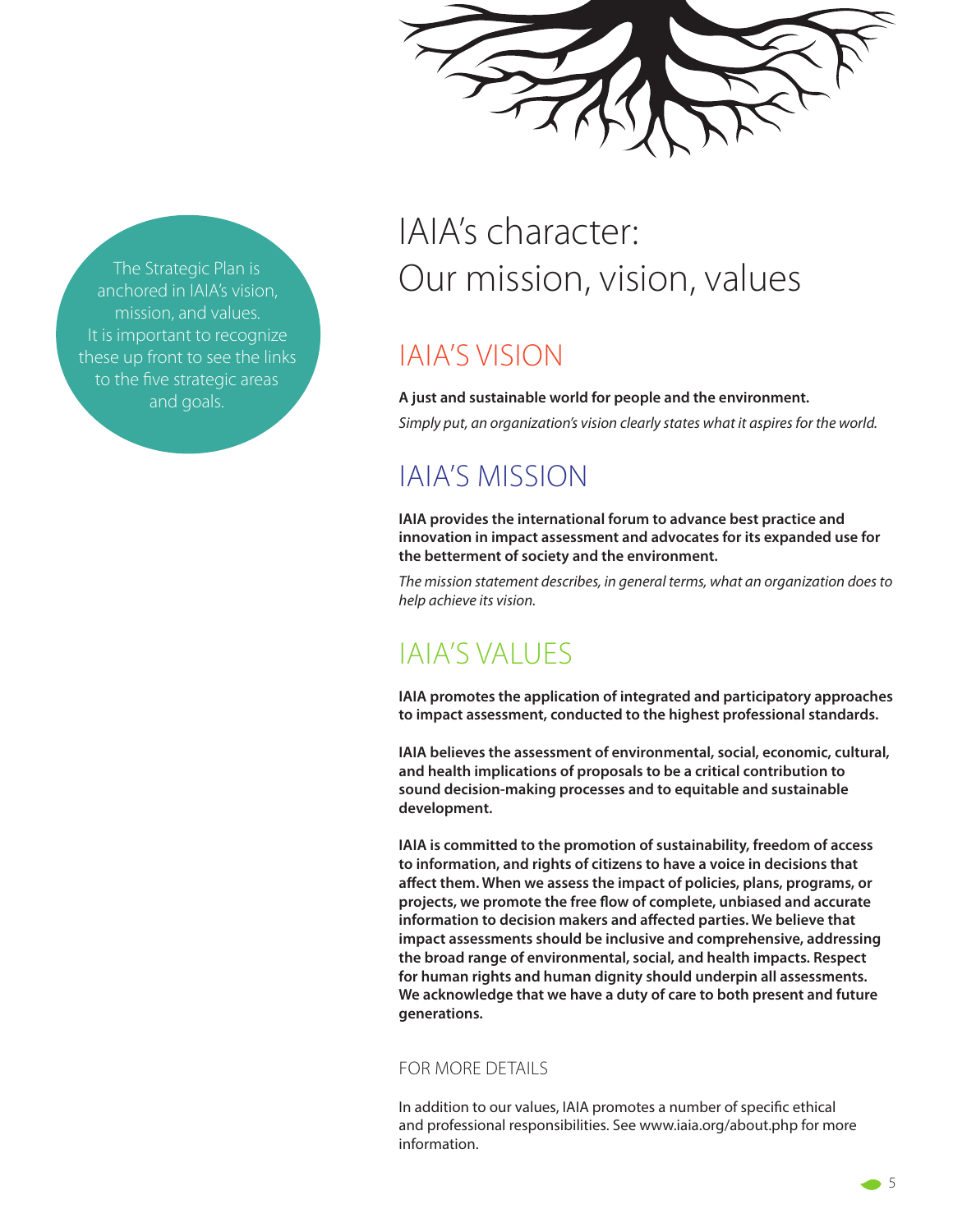# Strategic focus areas and goals

Strategic focus areas are themes and directions that IAIA may want to pursue in the coming years. They are broad categories that may, at times, combine a number of disparate objectives to achieve a larger purpose within the organization.

Goals identify objectives to be achieved within the plan time frame. IAIA will strive to achieve the listed goals over the next three years. The goals all support advancement in our five strategic focus areas, thereby advancing the vision and mission of the association. To the extent possible, the goals will be SMART: specific, measurable, achievable, relevant, and time-bound. Where goal achievement cannot be quantified, efforts will be made to assess such goals qualitatively.

### #1 Elevating IAIA's profile on the world stage

IAIA's primary objective is to increase the use of impact assessment (IA) as a strategic decision-making tool in both the public and private sectors. While much of its necessary work is typically done just among the professional impact assessment community IAIA needs to take a prominent stance in advocating the role and benefit of IA to strategic decision makers, policy makers, and the general public. The adoption of a more publicly prominent profile will benefit IA practice and the constituencies that IA has historically been intended to help. In addition, it will benefit IAIA by ensuring that the purpose and role of our association is clearly known and valued beyond the current membership and partners.

- **Goal 1.1** Defining IAIA's "brand" among the constellation of international environmental, social, and health organizations.
- **Goal 1.2** IAIA to become the "Voice of Impact Assessment" with quotes, references, and/or related professional coverage in international media.
- **Goal 1.3** Increase exposure through social media with "likes" and "followers."
- **Goal 1.4** Establish an IAIA Executive Office in Washington DC.
- **Goal 1.5** Create a virtual "Center for Excellence for Impact Assessment" to advance the concept of impact assessment into the next 50 years.

The IAIA Board and staff worked for over six months in the development of this plan. The core elements were derived from a 360-degree SWOT analysis (strengths, weaknesses, opportunities, threats) of IAIA utilizing a discussion guide questionnaire with over 30 Board members, staff, partners, stakeholders, and members.

From the results of the analysis, it became clear that IAIA needs to dedicate more resources to defining its brand, communicating its value to a wider audience, and widening the funding base for it activities. Utilizing the conclusions of the360-degree SWOT analysis, and based on IAIA vision and mission statements, these five strategic focus areas were derived.

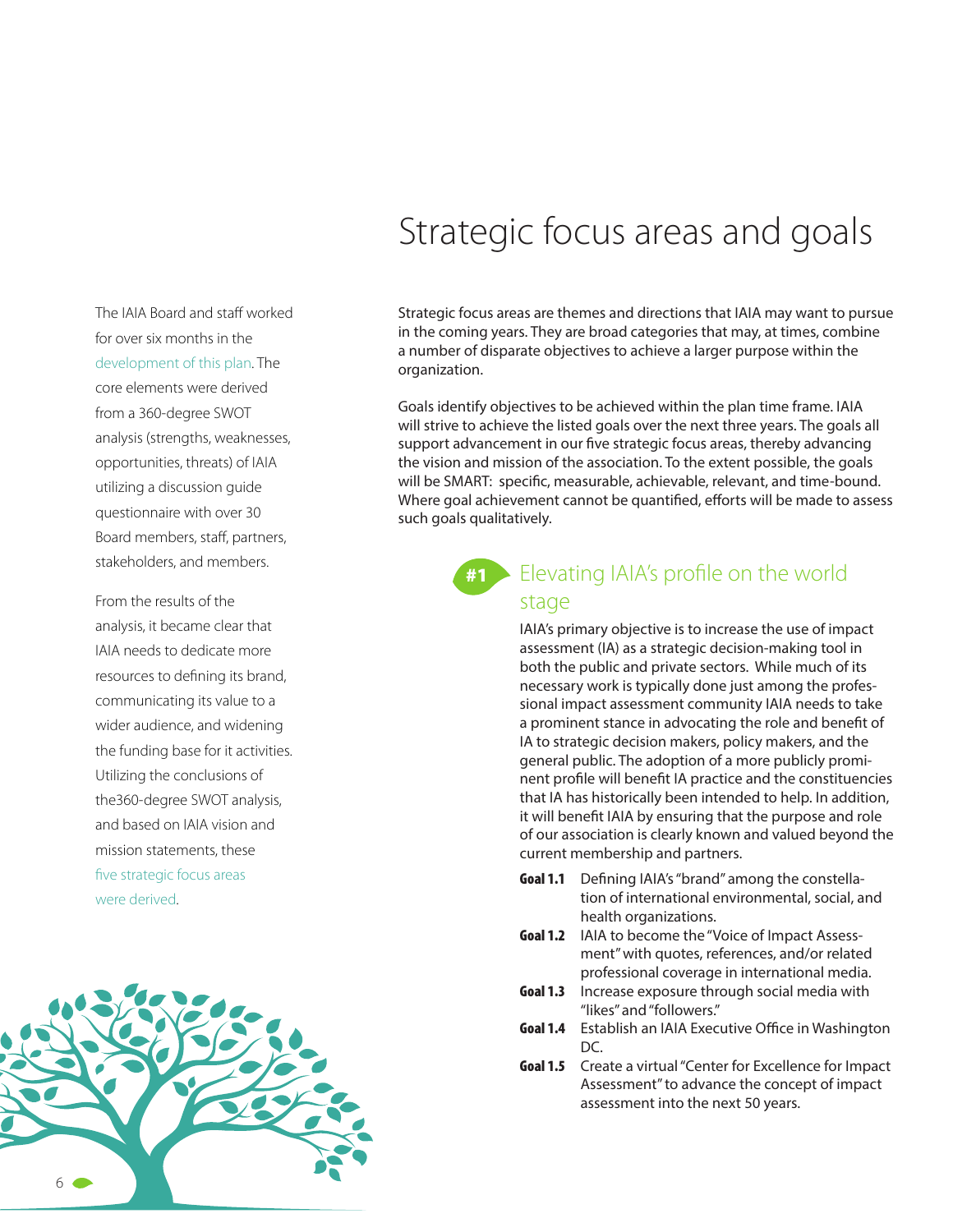

### Extending IAIA's reach and depth

Members are the strength of IAIA. This focus area examines membership from both an individual and organizational perspective as well as evaluates mechanisms for membership growth. Overall, it intends to (1) understand and enhance existing membership value, (2) develop new membership streams, especially at the organizational level, and (3) promote membership growth.

- **Goal 2.1** Increase Individual membership.
- **Goal 2.2** Increase Corporate memberships.
- **Goal 2.3** Create new Government, Multilateral Bank, and Nonprofit member category.
- **Goal 2.4** Expand Student memberships and consider creation of a Senior membership category.

### Empowering IAIA's partnerships and **#3** collaborations

IAIA has built a solid base upon which to expand its potential working relationships with other regional and global organizations. IAIA will continue to work with existing partners, but it will also strive to expand its network to find new opportunities with organizations that IAIA has not worked with in the past. This focus area also supports the aims of focus area #1, to grow IAIA's global presence.

- **Goal 3.1** Identify and secure annual conference two years in advance by exploring alternative organizational methods.
- **Goal 3.2** Organize one or two regional symposia annually in collaborations with other organizations.
- **Goal 3.3** Take a more strategic focus on Affiliate relationships.
- **Goal 3.4** Take a more strategic focus on the development of partnerships and activities.

### **#4** Enhancing IAIA's knowledge sharing and capacity-building mandate

IAIA has a clear mandate to educate and share knowledge among practitioners and interested parties in the field of impact assessment. There is a continual need for training and knowledge sharing across the globe as countries strive to ensure sustainable development. IAIA achieves this mandate through its events, such as training at annual global conferences and regional symposia. However, there are more opportunities for IAIA in this focus area, and it will identify other avenues to deliver this service.

- **Goal 4.1** Expand training and further develop the Professional Development Program (PDP).
- **Goal 4.2** Expand the Webinar Program.
- **Goal 4.3** Continue to develop the IAIA website.
- **Goal 4.4** Translate key documents into targeted languages.
- **Goal 4.5** Continue to improve the IAPA journal impact factor.

### **#5** Ensuring IAIA's organizational sustainability

As a not-for-profit organization, with no endowments or long-term/annual funding source, IAIA is reliant upon very limited sources of revenue. As such, the association needs to carefully manage its operational budget and investments to ensure a viable future beyond the next fiscal year. Aside from sound financial management, many of the new products/services that IAIA will embark upon over the next three years will be implemented with a view to expand the value of the association and to diversify funding streams. The third leg of the stability stool is good governance. IAIA will review its governance structure and policies to ensure that it has a firm foundation to advance its mission.

- **Goal 5.1** Diversify income streams from a wider section of the world's economy.
- **Goal 5.2** Manage the Financial Sustainability Fund.
- **Goal 5.3** Modernize financial processes to better track cash flows and support fund raising activity.
- **Goal 5.4** Strengthen IAIA internal governance structure.

**#2**

 $\bullet$  7